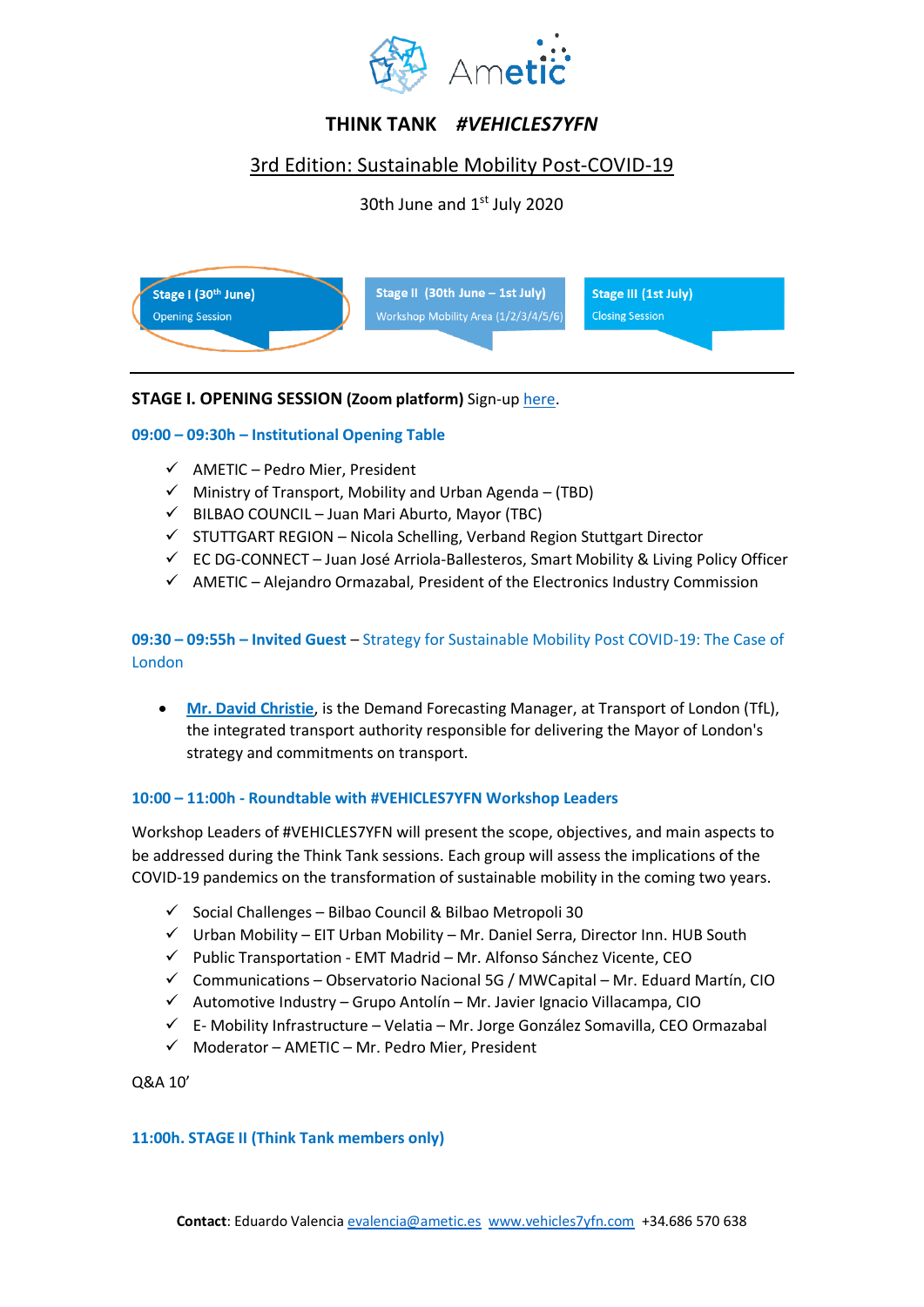



#### **STAGE II (Think Tank members only)**

## **30th June 2020**

**11:00 – 11:30 Oxford Scenario Planning methodology and presentation of the workshop structure and tasks –** Jonas Hoffmann and Cirian McGinley, NormannPartners.





#### **1st July 2020**

#### **09:00 – 11:00 Thematic Workshops on Mobility Area (5 & 6)**